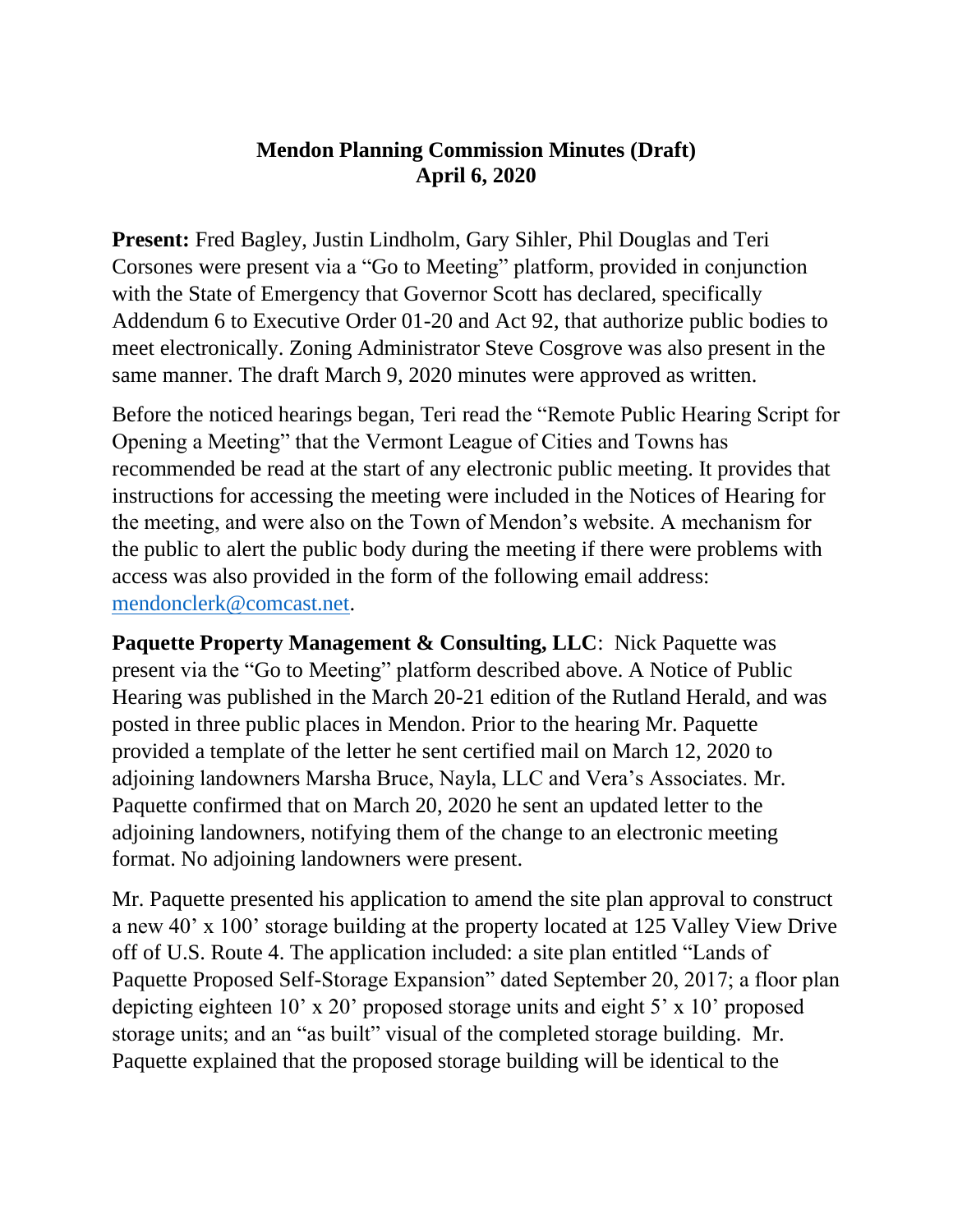storage building at the site that was approved by the Mendon Planning Commission on November 4, 2013.

The site plan depicts the location of the proposed storage building as 29' north of an existing storage building at the site, 29' east of the Rutland Town/Mendon boundary line, 25'- 26' south of the applicant's northerly boundary line and 121' – 144' from the applicant's easterly boundary line.

The proposed building will be made of "Duro Steel" situated on an Alaskan slab and covered with a sheet metal roof. The building meets or exceeds setback requirements in the Village District. The building will be used for commercial lease storage purposes, with no water or sewer needs, and no employees or other personnel occupying the building. It will not be visible from U.S. Route 4, nor visible from any adjoining properties. The same driveway approach will be utilized as for the other storage buildings.

In terms of the site plan review criteria set forth in section 501 of the Mendon Zoning Regulations, parking, loading, and vehicular and pedestrian circulation and landscaping are adequate given the intended use and location. No adverse impacts on adjacent properties from noise, light, odor, water run-off or excess refuse are expected.

Fred inquired whether Mr. Paquette would consider using the roof area for solar panels, to help meet Mendon's projected allotment for solar energy sites. Mr. Paquette expressed a willingness to consider that possibility in the future.

Mr. Paquette indicated that the project has Act 250 approval. Teri asked that Mr. Paquette provide a copy of the Act 250 permit for inclusion in the file. He will send a copy to the Town. Construction will begin as soon as possible after the current suspension of construction projects is lifted.

Fred made a motion to approve the application to amend sit plan approval, subject to Mr. Paquette providing a copy of the current Act 250 permit. Gary seconded the motion and the motion unanimously carried.

**Cortina Inn:** Manish Saxena was present via the "Go to Meeting" platform described above. A Notice of Public Hearing was published in the March 20-21 edition of the Rutland Herald, and was posted in three public places in Mendon. Prior to the hearing Mr. Saxena provided a template of the letter he sent via regular mail on March 24, 2020 to adjoining landowners Joseph Zazzara, Nayla, LLC, Uday Dholakia, R & B Investments, Kalbro, LLC, Casella Construction Inc, PMA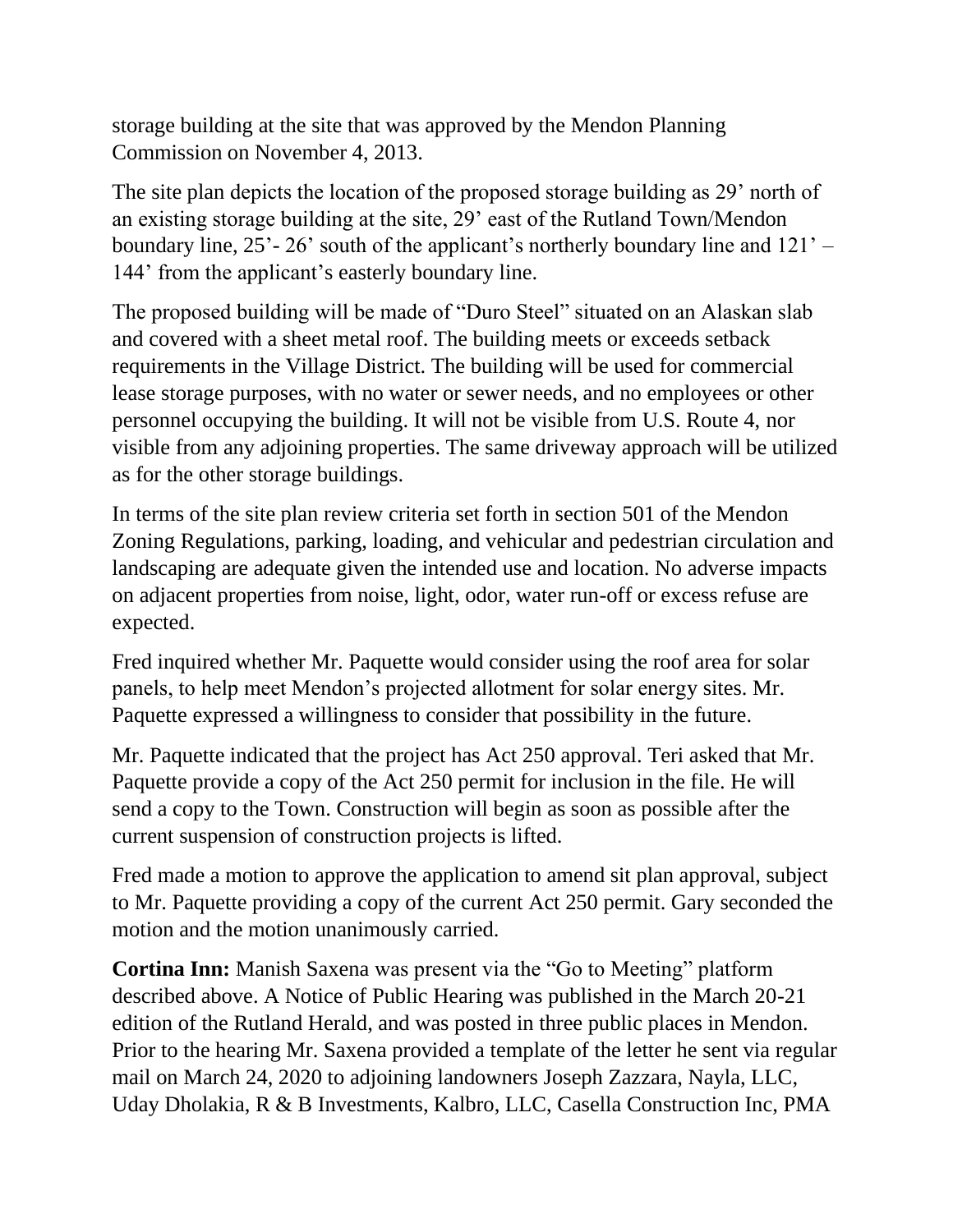Killington LLC, Cascade Corp, Michael Lewis, Killington Pico Ski Resort Partners LLC, Robert and Karen Peterson, Birchwood Condo Assoc, Serge and Camillle Avakian, Betty Pallis, Michael and Ruth Ventre, Pensco Trust Co, Steven Lupin and Martha Gallo, Katie Gomez, Navah Lemieux, Michael Forster, Bruce Pike and Mindybeth Gutzwiller-Pike, and R4R, Inc. Manjari Bhakta, Sudha Bhakta and Jayesh Patel were also present via the "Go to Meeting" platform. No adjoining landowners were present.

Mr. Saxena presented the application to amend the site plan approval to proceed with Phase II of the project to convert the middle wing of the property formerly known as the Cortina Inn at 5709 U.S. Route 4 to Residential Board and Care use for 16 rooms in total, and Phase III of the project to convert the main wing of the property to Independent Living use for 16 rooms in total. The September 12, 2011 Mendon Planning Commission minutes reflect approval of Phase I of the project, and Phase II approval subject to the applicant providing floor plans which depict the changes to the middle wing as well as any necessary permits.

Mr. Saxena provided a copy of Act 250 Permit Administrative Amendment 1R0212-2B dated March 27, 2020, which authorizes the expansion of the previously permitted residential and memory care facility to full occupancy for a total of 67 residents. Teri noted that the original permit authorized 17 memory care units and 16 assisted living units for a total of 33 units, and the application references 32 additional units, for a total of 65 units. Mr. Maxena indicated that the number of units in Phase I increased from 17 – 18 Memory Care units, and increased from  $16 - 17$  Assisted Living units, and sought at the hearing to amend the approval for Phase I to include the two additional units.

Mr. Maxena presented an application dated March 6, 2020, page A3 showing alterations to the "Partial First Floor Plan Middle Wing" depicting 11 Memory Care studios in Phase II, page A6 showing alterations to the "Partial Second Floor Plan Middle Wing" depicting 5 Assisted Living Suites in Phase II, page A2 showing alterations to the "Partial First Floor Plan South Wing" depicting 3 Independent Living studios in Phase III and page A5 showing alterations to the "Partial Second Floor Plan South Wing" depicting 13 Independent Living suites in Phase III.

There will be fewer occupants with the change of use than when the property was used as a hotel, so there will be less water and sewage demand. There will also be less parking demand, given the number of occupants who will not have cars. With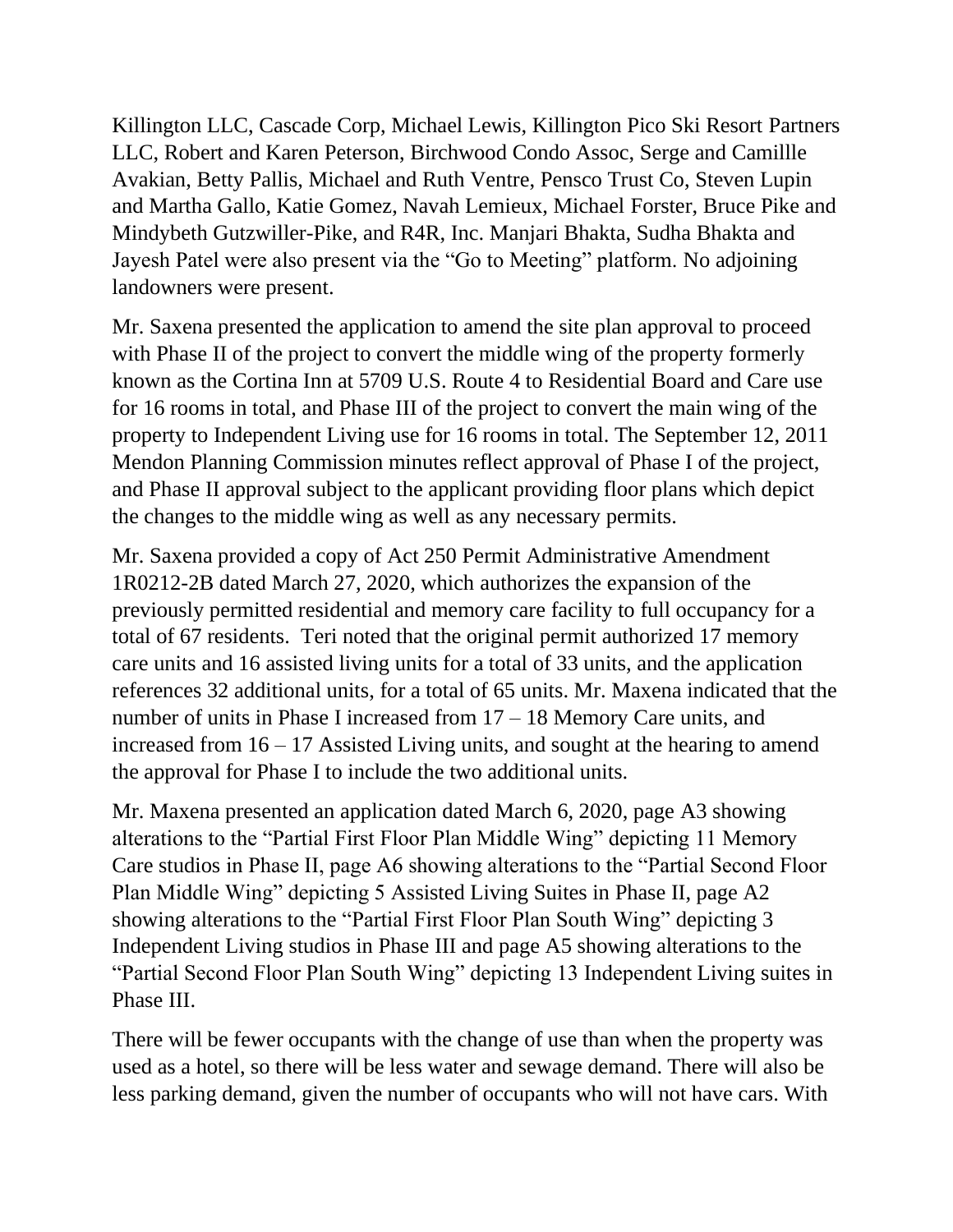respect to the pool the residents' needs will determine whether the owner will reopen the pool for hydro-therapy purposes. Fire sprinklers are installed throughout the building. Phil indicated that the fire suppression system has been updated.

Pursuant to Section 503(a)(3) of the Mendon Zoning Regulations, members inquired about plans for the former tennis court area. Mr. Manesh indicated that the plan is to have that area return to grass. Members referred to Section 412 regarding landscaping and well-kept grassed areas. They suggested at a minimum that the posts and fencing be removed and that the area be seeded and maintained in a healthy and attractive growing condition. Mr. Manesh agreed that this would be an improvement aesthetically, particularly given the area's visibility from Route 4.

Regarding signage, Mr. Manesh indicated that new signage of the same dimensions as the present signage will be planned for the new name "Vista Senior Living". Application will need to be made under the Mendon Sign Ordinance.

Fred Bagley made a motion to amend the September 12, 2011 site plan approval to add the two additional units to Phase I as described above, and to approve Phases II and III conditioned on the removal of the tennis area posts and fencing upon the applicant's completion of Phase I. Phil Douglas seconded the motion and the motion carried unanimously.

**Mendon Mountain View:** Teri reported on a call she had received on April 4 regarding a request from the Rutland Regional Medical Center to utilize the Mendon Mountain View property on Route 4 for lodging purposes. It was ultimately determined that zoning approval and/or site plan review was not needed, inasmuch as a change of use was not contemplated by the hospital. Persons potentially using it for short term lodging would not be hospital patients, but rather persons who had been discharged from the hospital without the need for clinicians or other medical personnel on site.

**Mendon Town Plan:** Given the uncertainties surrounding the State of Emergency in effect until April 15, it's unclear whether the Select Board public hearing regarding the Mendon Town Plan scheduled for Monday, April 13 at 6:00 p.m. will be held as planned. Teri will contact Sara to inquire.

**AT&T Wireless Communication Facility:** Given the same uncertainties surrounding the State of Emergency**,** Teri will inquire as to the status of the new balloon test dates(s). It's her understanding that the Town is also still awaiting information that Will Dodge indicated that  $A T \& T$  would provide following the